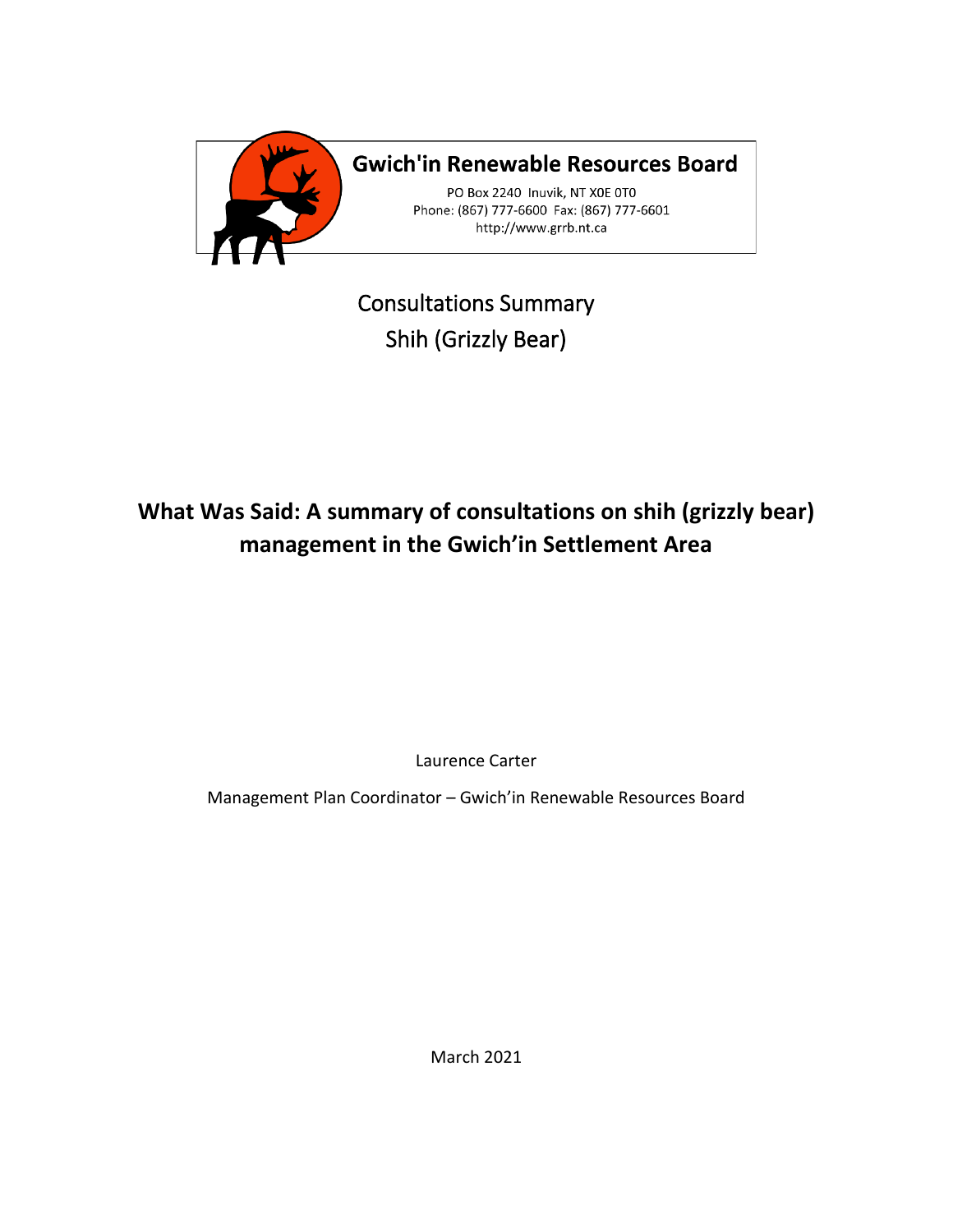# **Table of Contents**

| 2. Renewable Resource Officers and Environment and Natural Resources 10 |
|-------------------------------------------------------------------------|
|                                                                         |
|                                                                         |
|                                                                         |
|                                                                         |
|                                                                         |

|--|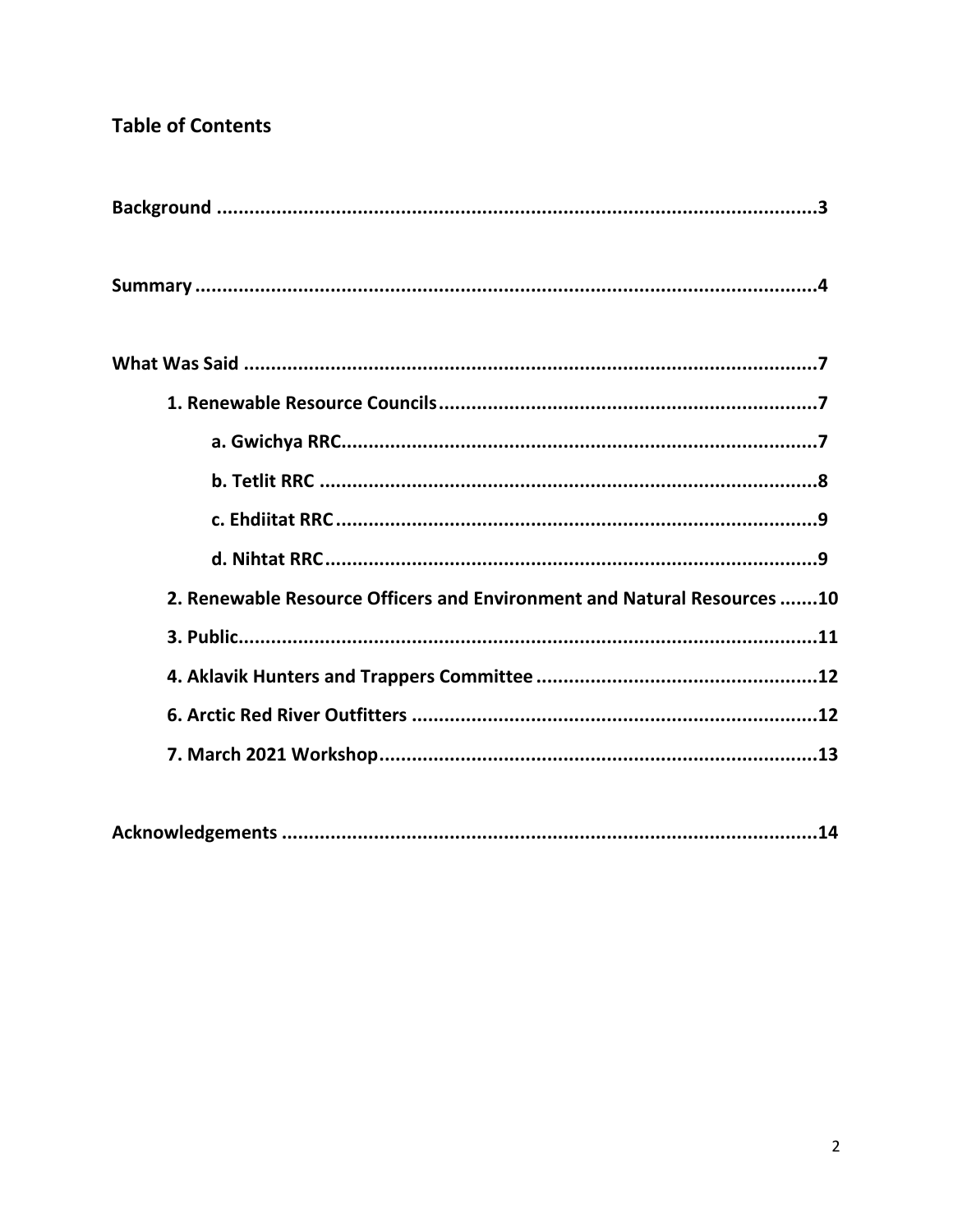# **Background**

In the fall of 2020, the Gwich'in Renewable Resources Board (GRRB) began the process of updating the shih (grizzly bear) Management Plan and Agreement. Both documents had last been revised in 2000.

The Management Plan outlines concerns and proposes actions for 6 themes: population, habitat, harvest, human-bear interactions, culture and education, and co-management. The Agreement lays out the voluntary tag system in place for grizzly bear harvest.

In the current Agreement, there are 5 grizzly bear management zones in the GSA. Each of the four RRCs is responsible for issuing tags within its zone. The GRRB allocates tags in the 'Mackenzie Mountains' zone. 36 tags are issued every 3 years (6 for each RRC and 12 for the GRRB). Unused tags from a three-period can be rolled over to the following 3-year period but can only be used as defense against life and property (DLP) tags. The GRRB can also allocate its tags to DLP kills. The GRRB DLP tags can be allocated in any of the management zones. At most, 1/3 bears hunted should be female. The tag system is voluntary.

For resident hunters, the Wildlife Act regulations allow harvest of 1 grizzly bear per lifetime in the NWT (resident of the Northwest Territories for more than 1 year). In the GSA, the Mackenzie Mountains zone G/OT/01 is the only zone resident hunters can harvest grizzly bear. There is no harvest of grizzly bear allowed in the NWT by none-resident or none-resident alien.

The GRRB began consultations with the goal of hearing from all its co-management partners and the public on grizzly bear. This includes the four renewable resource councils, GNWT, the Inuvialuit, Arctic Red River Outfitters and the public. During the fall of 2020, the GRRB had in-person meetings with the RRCs when possible (and in accordance with covid regulations), and interviewed council members who were unavailable by phone. The public was consulted through an online and a pamphlet survey with prizes given out to encourage participation. An online workshop was held on March  $4<sup>th</sup>$  2021. The following is a summary of what was said during the consultations rounds.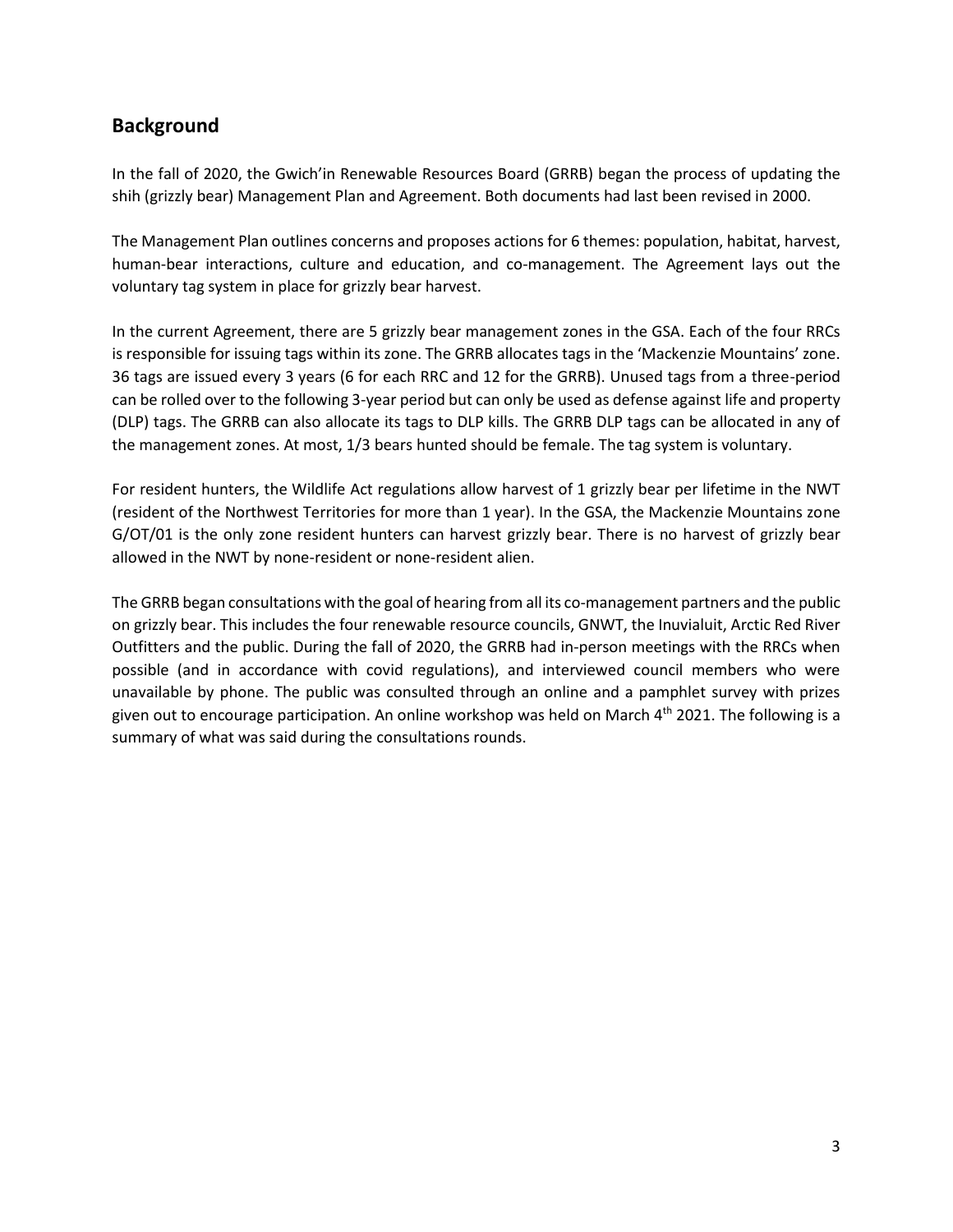## **Summary – Fall 2020**

The ultimate objective of this consultation is to update the grizzly bear management and agreement so they will better reflect what the Gwich'in and other stakeholders want. Below is a summary and a table (Table 1) of the comments that we heard during our consultations held in the fall of 2020.

### *Population and Habitat*

We heard widespread support for a grizzly bear population survey. The population surveys on which the tag quota is based were for the most part done in the seventies. The RRCs and the public want more information on bear numbers in the GSA. Aerial surveys, trap cameras, and hair snares were all suggested as ways to get a population estimate. Someone suggested developing a ratio of mountain bears to forest bears that would allow for easier estimates in the future (it's easier to get an accurate aerial survey of bears in the mountains because there are few trees). We heard many comments from RRC councilors that there are more bears than there used to. The Tetlit RRC did not share this point of view. Arctic Red River Outfitters and ENR's Renewable Resource Officers pointed to a very healthy bear population with increasing numbers.

There was not much enthusiasm regarding research or projects looking into grizzly bear habitat. Most people felt like they had a good understanding of habitats used by bears. However, there was support for knowing more about problem bears, including their habitat preferences. More than once, we heard that grizzly bears could be collared to know more about them (habitat, if the same bear is causing problems or if it's different bears, etc). There was also support for merging the population and habitat sections into one 'Knowledge' section.

#### *Co-management*

Everyone agreed that collaboration between organizations is desirable. The Ehdiitat RRC expressed the importance of asking the public for advice when taking decisions (not limit advice to the RRCs). A few people mentioned the importance of having an end date to the management plan and agreement that would 'force' the GRRB and the RRCs to update these more regularly.

#### *Education and Culture*

Education was highlighted as an important aspect of grizzly bear management. All RRCs were in favour of holding a grizzly bear hunting and skinning workshop. We heard that some young people wish to hunt but don't necessarily have the know-how to go out get a bear. Many people mentioned the importance of knowing how to prepare a skin for tanners. In addition to a workshop, knowledge could also be disseminated in a pamphlet and/or in a sign out sheet for tags. These could include information on ways to identify sex in grizzly bear, how to identify good grizzly bear habitat, and stress the importance of taking big bears. Education on bear safety, for hunters and the public, was also deemed important. Lastly, it was pointed out that it is important to educate the public about the grizzly bear management plan and agreement and make sure everybody understands it.

#### *Grizzly bear-Human Interactions*

Bears can be dangerous in certain situations. Human safety was highlighted as a critical issue, especially in Inuvik. RRC councilors said that people should be careful when going out into the bush alone and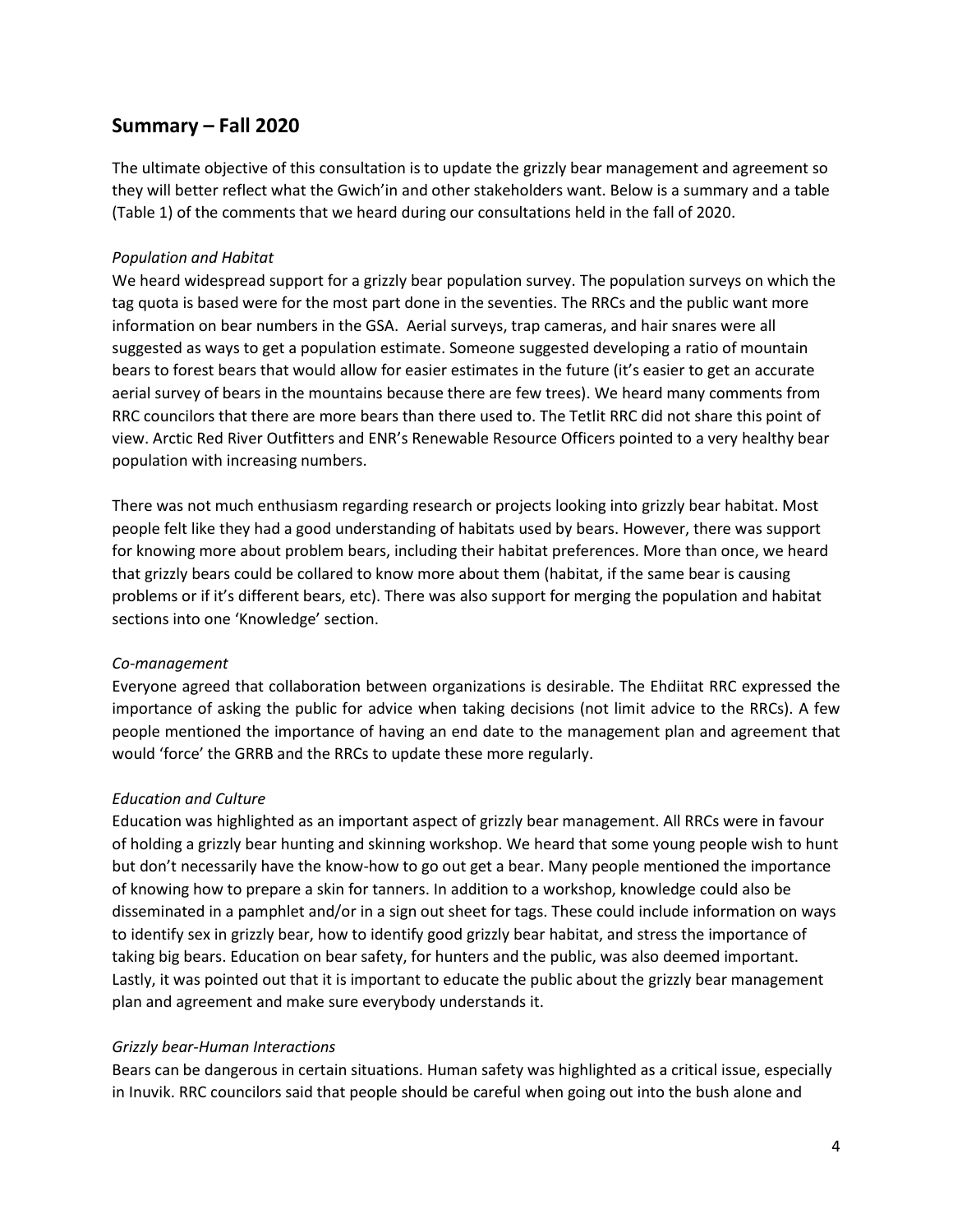should be especially careful if they walk the Boot Lake trail in Inuvik. Many people have had problem bears at their cabins. Once a bear makes a habit of breaking into cabins it will break into clean camps.

RROs expressed that they take no joy in having to kill problem bears in town or at landfills. They would rather hunters harvest bears than have to dispose of bears at the dump. When it comes to problem bear kills, RROs wanted to be clear that people are not responsible for skinning the bear and that the reporting process is straightforward. They encourage everyone to report problem bear kills.

### *Harvest*

One of the main reasons for holding grizzly bear consultations was to determine if the voluntary tag system works for Gwich'in and the public. Amongst RRCs, there was consensus on three topics: 1) there should be more flexibility for Gwich'in to hunt everywhere in the GSA, 2) if a problem bear has to be killed, it should not be an issue, and 3) RRCs should be aware of what is going on near their community. Some Gwich'in have had difficulty obtaining tags outside their community's zone. This is something the updated agreement should address. We've also heard that problem bear kills shouldn't necessarily lead to reduced tags for harvest. This is an avenue to be explored, however, there are some concerns that having different systems for DLPs and harvest could lead people to lie about DLPs. There was a lack of consensus if the number of tags should be reduced, increased, or kept the same, but everyone felt that RRCs should be fully aware of who is hunting near their community.

When it comes to best practices in hunting, we heard about human safety and how big male bears should be the prime target for harvesters. When a big bear is harvested, a smaller bear can take its territory and grow big in turn. There was support for continued discouraging harvest of female bears.

One suggestion from RRCs is to have a standardized form for hunters to fill out when they request a tag. On this sheet, the hunter can specify where they want to hunt and for which dates. If the RRC were to refuse a tag, they could indicate why on the form. Attached to this form would be information on best hunting practices (e.g. shoot a big bear, safety precautions, identifying sex, don't shoot cubs or females with cubs).

Arctic Red River Outfitters, the private outfitter located in the southern portion of the Gwich'in Settlement Area signaled their interest in having grizzly bear tags for their clients.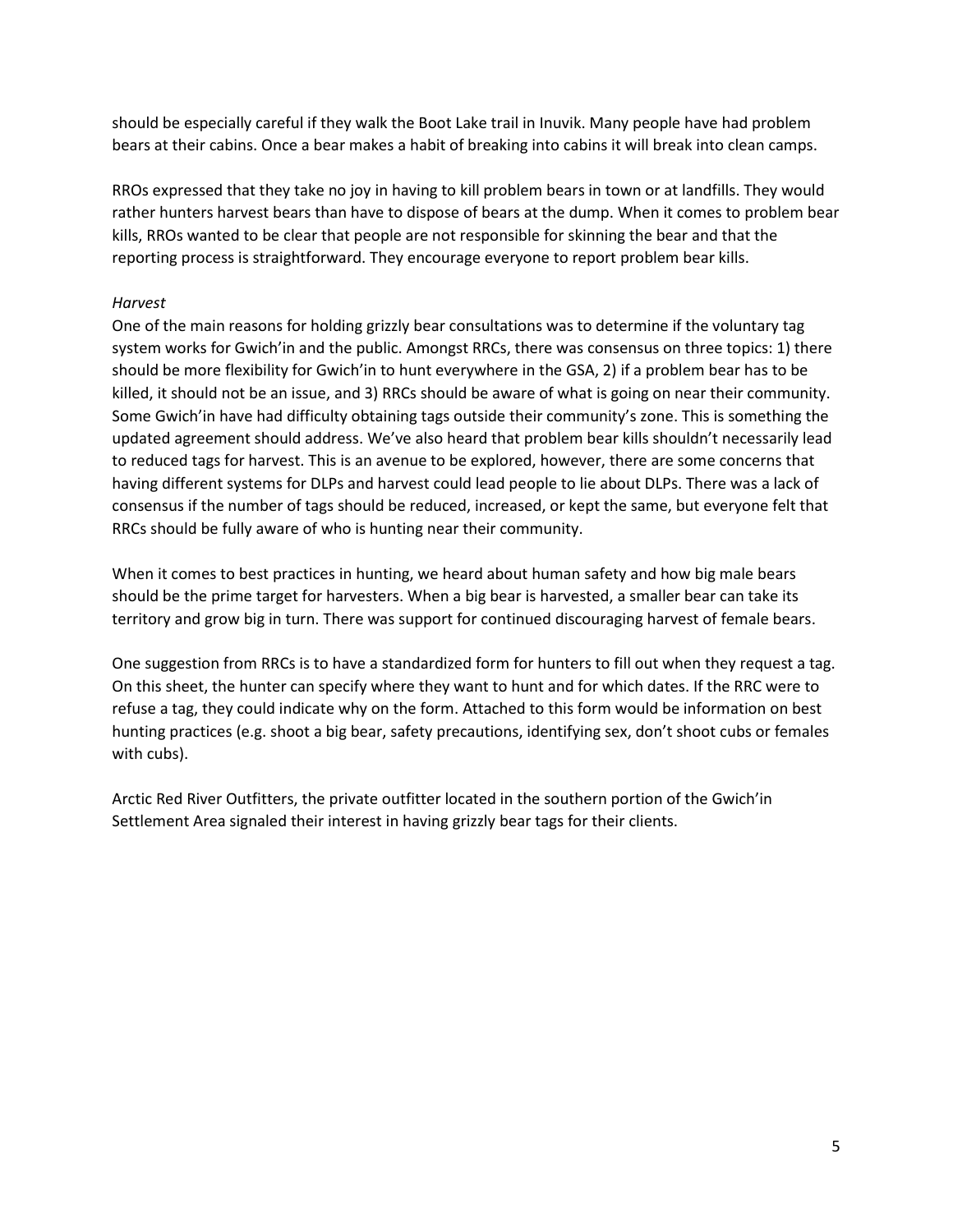| <b>Topic</b>            | Gwychia<br>Gwich'in                                                                                                        | <b>Tetlit Gwich'in</b>                                                                                                      | <b>Ehdiitat Gwich'in</b>                                                                                                                                                                        | <b>Nihtat Gwich'in</b>                                                                                                              | <b>Public</b>                                                                                           |
|-------------------------|----------------------------------------------------------------------------------------------------------------------------|-----------------------------------------------------------------------------------------------------------------------------|-------------------------------------------------------------------------------------------------------------------------------------------------------------------------------------------------|-------------------------------------------------------------------------------------------------------------------------------------|---------------------------------------------------------------------------------------------------------|
| Priorities              | - Knowing how<br>many bears<br>there are and<br>where<br>- Having bigger,<br>overlapping,<br>zones<br>- Education          | - Respect for the<br>animal (leave bears<br>alone, keep camps<br>clean)<br>- Need<br>numbers/population<br>study            | - Survey the<br>community for their<br>thought on grizzly<br>bear management<br>- Have an end date<br>to the agreement<br>that will force<br>everyone to review<br>it again (10 years<br>maybe) | - Bear safety and<br>population<br>- Ensuring people<br>are hunting big<br>bears, not small<br>bears                                | - Bear<br>population<br>(keep a<br>healthy<br>population<br>and know<br>how many<br>bears there<br>are) |
| Zones                   | Generally not in<br>favor of zones<br>(some support),<br>but open to<br>keeping if there<br>was greater<br>freedom to hunt | Support zones but<br>want a mechanism<br>(appeal process?) in<br>case an RRC denies<br>a Gwich'in from<br>another community | Support for being<br>able to hunt<br>everywhere in the<br><b>GSA</b>                                                                                                                            | Interested in<br>keeping zones but<br>having more<br>freedom to hunt<br>everywhere in the<br><b>GSA</b>                             | A majority of<br>respondents<br>were in<br>favour of<br>zones                                           |
| Number of<br>tags       | Good amount of<br>tags                                                                                                     | Less tags for<br>subsistence (not<br>many people hunt<br>anyway), manage<br>problem bears<br>separately                     | Encourage more<br>grizzly bear harvest<br>through less<br>regulations                                                                                                                           | Having more tags<br>or more<br>opportunities to<br>hunt bears would<br>be good. Problem<br>bears should be<br>managed<br>separately | Na                                                                                                      |
| Distribution<br>of tags | RRC should be<br>aware of what is<br>going on and<br>should distribute<br>tags                                             | RRC should be<br>aware of what is<br>going on and should<br>distribute tags                                                 | Support for RRCs<br>knowing who is<br>hunting near the<br>community                                                                                                                             | RCCs, GTC, or<br><b>GRRB</b> could<br>distribute tags                                                                               | Na                                                                                                      |

**Table 1. Summary of RRCs and public statements on general grizzly bear priorities and the harvest system through zones, the number of tags, and the distribution of tags**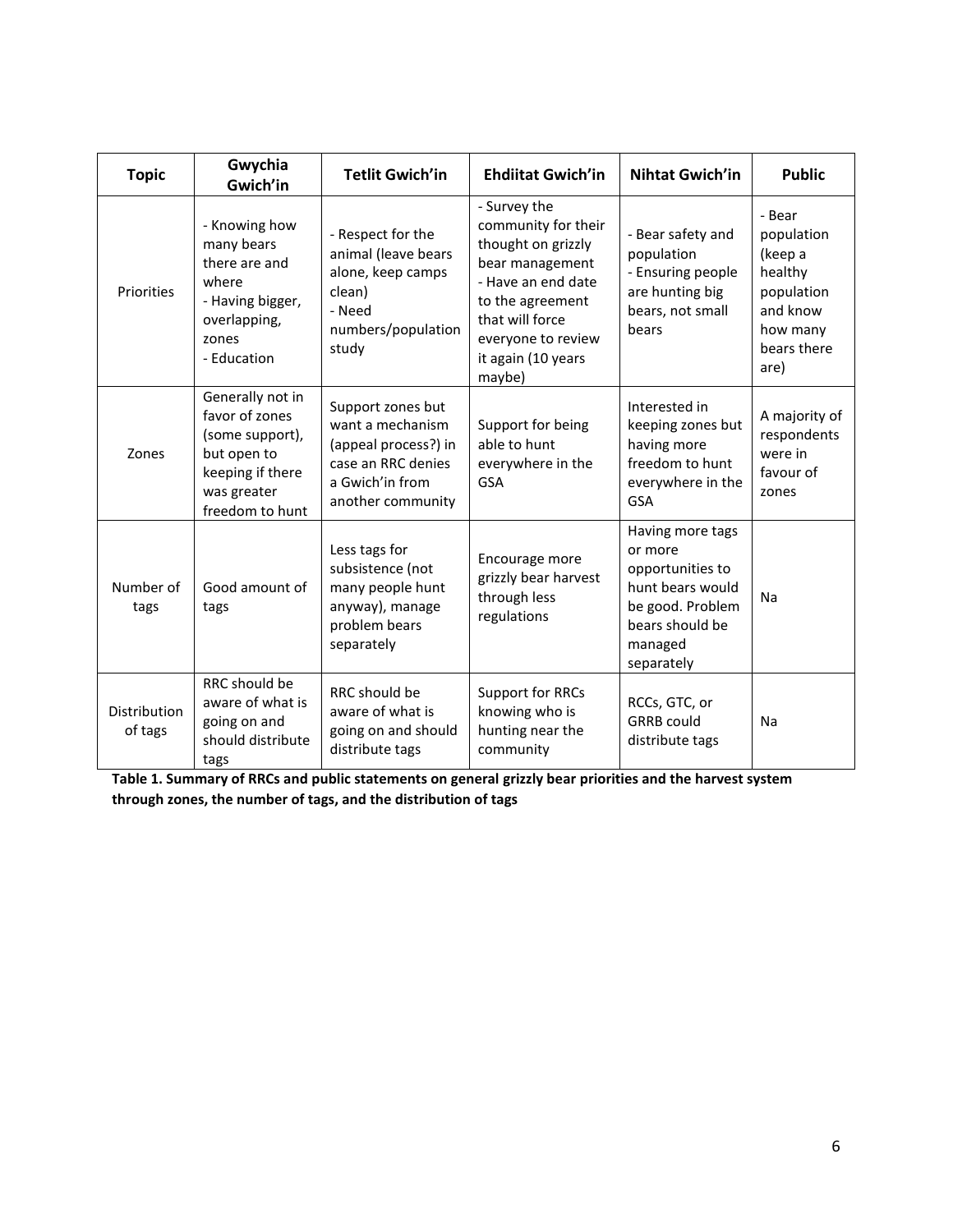# **What was said**

## **1) Renewable Resource Councils**

*Gwichya Gwich'in Renewable Resource Council*

| <b>Topic</b>    | <b>Comments</b>                                                                                 |
|-----------------|-------------------------------------------------------------------------------------------------|
| Bear            | Black bears are found up the Arctic Red, grizzly bear are found down the Mackenzie River        |
| Knowledge       | Good to know where grizzlies are                                                                |
|                 | Hair sampling would be good                                                                     |
|                 | Research and management are good                                                                |
|                 | There are more grizzly bear than there used to be                                               |
| Co-             | Important to respect the bears                                                                  |
| management      | We are tourists in bear country                                                                 |
|                 | Important that everyone understands the management plan and agreement                           |
|                 | The Plan and Agreement should be regularly updated                                              |
|                 | The Gwich'in Tribal Council (GTC) should be heavily involved                                    |
| Human-Bear      | Not too many bear issues near Tsiigehtchic                                                      |
| Interaction     | Bears can be dangerous                                                                          |
|                 | More cabins are disturbed than used to                                                          |
|                 | Good to do bear safety talks in schools                                                         |
|                 | Support for fencing landfills                                                                   |
|                 | Cabins are mostly kept clean but bears will still wreck them                                    |
|                 | Would be good to give out bells and whistles to keep bears away                                 |
| Culture and     | Information on bears in schools, workshops (2-3 days) all good                                  |
| Education       | Need information on how to deal with hide from harvest to hide (harvest, butcher, skin)         |
| Zones           | Zones are limiting for people who want to hunt grizzly bear. People should be able to go        |
|                 | everywhere                                                                                      |
|                 | Zones are good                                                                                  |
|                 | If I want to hunt grizzlies, I want to go in the mountains. The number of bears here is nothing |
|                 | compared to other places                                                                        |
|                 | It would be good to have no zones because there are too many bears                              |
|                 | If we keep zones, there should be more overlap between them                                     |
|                 | Gwich'in should give notice to RRCs before going to hunt for safety and information purposes    |
|                 | Asking to hunt is what people did in the old days and is a matter of respect                    |
| Distribution of | It would be fair game for the GRRB to distribute tags anywhere. Just inform the RRC first       |
| tags            | Some people refuse to give out tags because of personal conflict                                |
|                 | RRCs should distribute tags                                                                     |
|                 | RRCs should distribute tags to Gwich'in from outside their community                            |
| Number of tags  | Good amount of tags                                                                             |
| Outfitting and  | Not open to having grizzly bear tags for Arctic Red River Outfitting                            |
| resident        | Open to outfitting as long as GTC is involved (including Arctic Red River Outfitting)           |
| hunting         | GRRB should consult with all RRC before giving a tag to a resident hunter                       |
|                 | Outfitting is ok if it is Gwich'in                                                              |
| Other           | People should not have to skin bears if it was killed in defense of life or property            |
|                 | Tag system allows us to sell bear fur                                                           |
|                 | Should be allowed to hunt bears in the Yukon                                                    |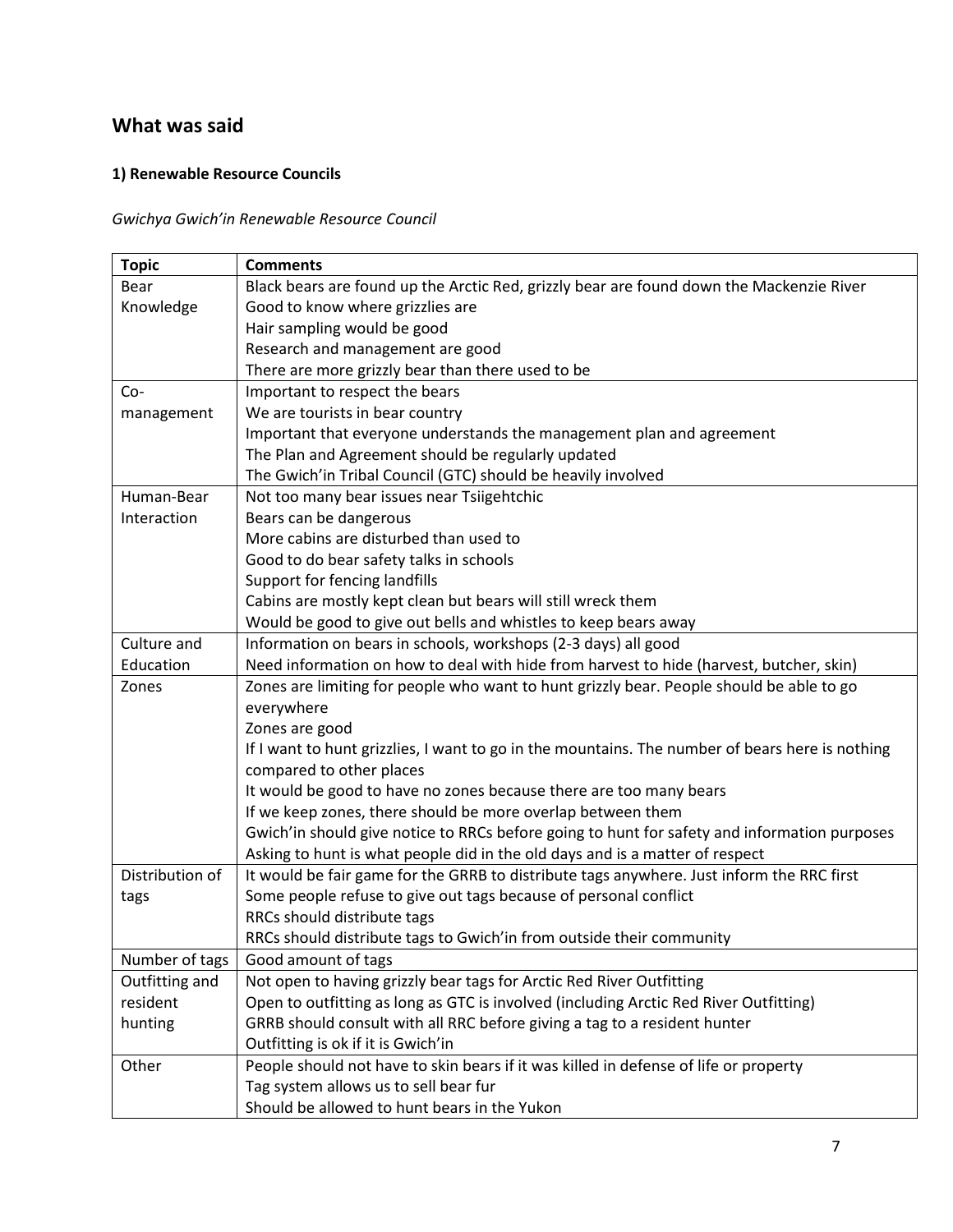#### *Tetlit Renewable Resource Council*

| <b>Topic</b>    | <b>Comments</b>                                                                                  |
|-----------------|--------------------------------------------------------------------------------------------------|
| Bear            | We don't know how many bears there are because there is no population study                      |
| Knowledge       | We could be killing too many bears, we don't know without knowing how many bears there           |
|                 | are                                                                                              |
|                 | Need a population study                                                                          |
|                 | There are not more bears than before                                                             |
|                 | Interest in knowing the effect of harvest on bear numbers                                        |
|                 | We generally know what habitats bear use                                                         |
|                 | Interest in collaring problem bears                                                              |
|                 | Important to fight forest fires to protect bear habitat                                          |
|                 | Come up with a mountain bear/forest bear ratio to help determine how many bears exist            |
| $Co-$           | Need more communication and collaboration with ENR, RRO, and other organizations                 |
| management      |                                                                                                  |
| Human-Bear      | In the fall there are lots of issues with problem bears on the highway. A lot of grizzly bear    |
| Interaction     | bother hunters. The bears hear a shot and come                                                   |
|                 | This is a tough situation to manage (bears on the highway). One way to manage it would be to     |
|                 | have bear monitors on the highway                                                                |
|                 | Important to keep camps clean                                                                    |
|                 | There are more problem bears at people's camps. Electric fences would be good                    |
| Culture and     | Young people should have more education on how to safely hunt bears                              |
| Education       | Education on bear safety is important                                                            |
|                 | Need education on the tag system and defense against life and property kills                     |
|                 | Need education on how to identify bear trails and bear habitat, how to identify sex and age      |
|                 | Plain language information is important                                                          |
| Zones           | Good to have zones as they prevent over-harvesting in one area                                   |
|                 | The concern with zones is we need the ability to hunt in other areas (traditional areas we       |
|                 | always hunted)                                                                                   |
| Distribution of | Open to RRCs distributing tags to Gwich'in from other communities                                |
| tags            | If RRCs deny a tag, there should be reasonable reasons spelled out for the denial                |
|                 | RRCs should have the final word when it comes to distributing tags                               |
|                 | There could be a lottery system for the subsistence hunting tags that includes all communities   |
|                 | There could be different systems for subsistence hunting vs nuisance kills                       |
| Number of tags  | 36 tags is 3 years seems like a lot                                                              |
|                 | Want less tags                                                                                   |
|                 | Personally I would go with a ban on grizzly bear hunting                                         |
| Outfitting and  | RRCs should always be aware if people, including residents, want to hunt                         |
| resident        | Outfitting goes against our traditional values                                                   |
| hunting         |                                                                                                  |
| Other           | Need sufficient time when getting a tag to be able to hunt                                       |
|                 | RRC would like an application form to apply for a grizzly bear tag. The form would include       |
|                 | safety information on bear hunts (what gun, who is going, what size bear) and, in the case a tag |
|                 | is denied, leave space for the RRC to explain why                                                |
|                 | Except for cases where there is a nuisance bear, I don't understand why people kill grizzly bear |
|                 | Female bears should not be killed                                                                |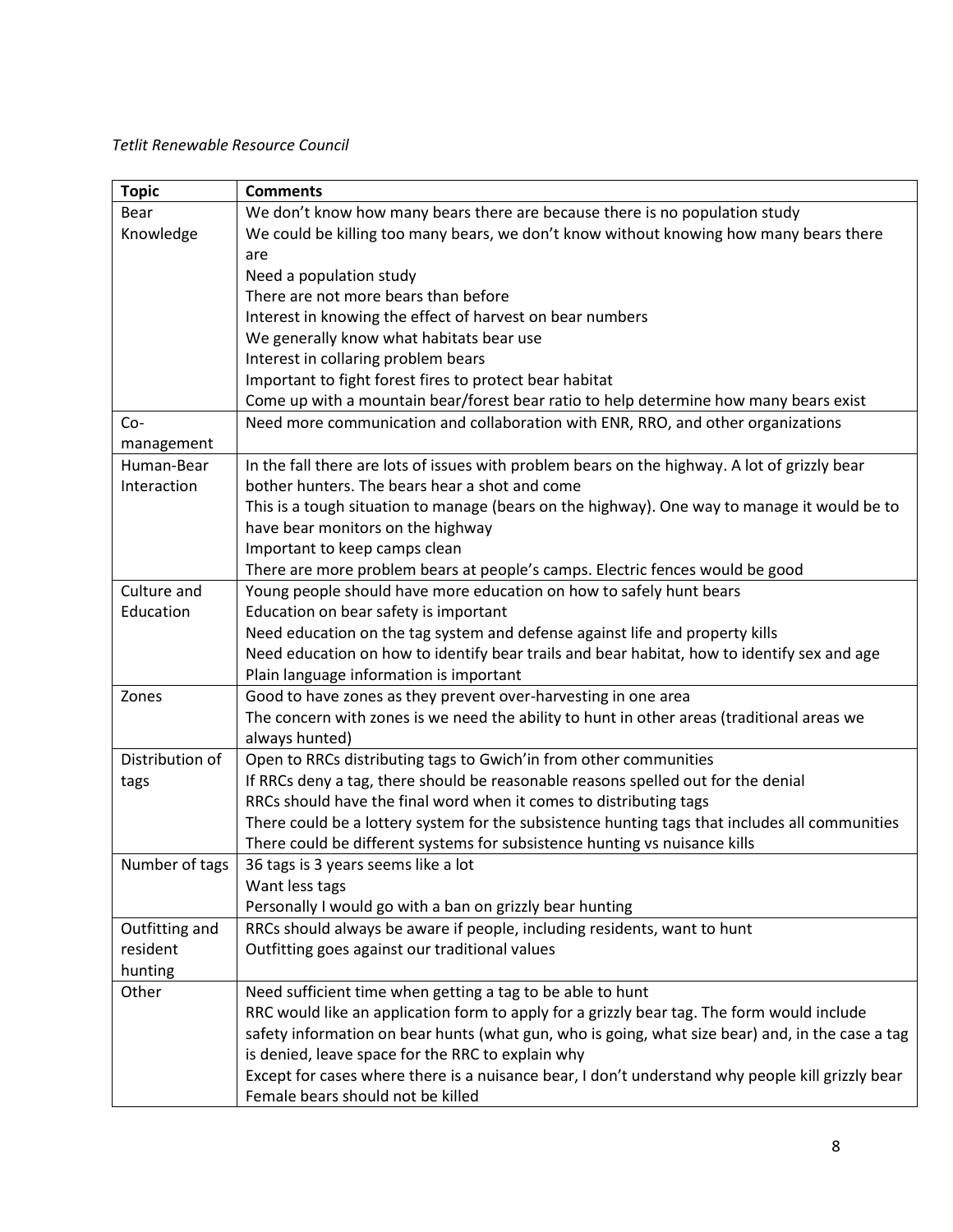## *Ehdiitat Renewable Resource Council*

| <b>Topic</b>    | <b>Comments</b>                                                                          |
|-----------------|------------------------------------------------------------------------------------------|
| <b>Bear</b>     | After the 1992 ban, bears started coming into town                                       |
| Knowledge       | We should survey bears, know how many there are and how many people are harvesting them  |
|                 | Should do a population survey                                                            |
|                 | Collar the bears around town                                                             |
| Co-             |                                                                                          |
| management      |                                                                                          |
| Human-Bear      | Many bears can be found at the dump                                                      |
| Interaction     | Bears are found at cabins even if the cabins are clean                                   |
|                 | Most people understand camp safety                                                       |
|                 | People do not kill bears unnecessarily                                                   |
| Culture and     | Comic books for kids about bears would be a good thing                                   |
| Education       | Teachers might want to teach TK, but how do they know?                                   |
|                 | Always use plain language (e.g. use foreigners instead of non-resident aliens)           |
| Zones           | We should open up the zones                                                              |
|                 | Should let the RRC coordinator know when going to another zone                           |
|                 | There has to be a way for hunters to hunt anywhere in the GSA. There has to be a process |
| Distribution of | RRCs should distribute tags                                                              |
| tags            |                                                                                          |
| Number of tags  | You should not need a tag to hunt a grizzly (unlimited grizzly bear harvest)             |
|                 | There should be more play with tags, more than 6 over 3 years                            |
|                 | Tags deter harvests                                                                      |
| Outfitting and  | Outfitting opportunities for Gwich'in would be good                                      |
| resident        | Open season for Gwich'in and resident hunters                                            |
| hunting         | RRC should be the one giving permission to resident hunters                              |
|                 | Follow Tsiigehtchic's lead for Arctic Red Outfitting                                     |
| Other           | We are interested in hunting in the Yukon                                                |
|                 | The bears here are small, the big bears are near the highway                             |

## *Nihtat Renewable Resource Council*

| <b>Topic</b> | <b>Comments</b>                                                                            |
|--------------|--------------------------------------------------------------------------------------------|
| Bear         | There are more grizzly bear around town                                                    |
| Knowledge    | A lot of grizzly bear at landfills and in the delta. The bears eat beavers in the delta    |
|              | Good to have population survey (aerial, hair snag, or cameras)                             |
|              |                                                                                            |
| $Co-$        | Good to collaborate for people's safety                                                    |
| management   |                                                                                            |
| Human-Bear   | The safety of communities is the greatest priority                                         |
| Interaction  | People should take precautions before walking on trails in the summer                      |
|              | Let people know that bears are in town and in the outskirts of town                        |
|              | Call ENR if there' a bear in town                                                          |
| Culture and  | Good to have workshop on bear skinning and harvesting (esp. with regards to taxidermists). |
| Education    | Good for youth                                                                             |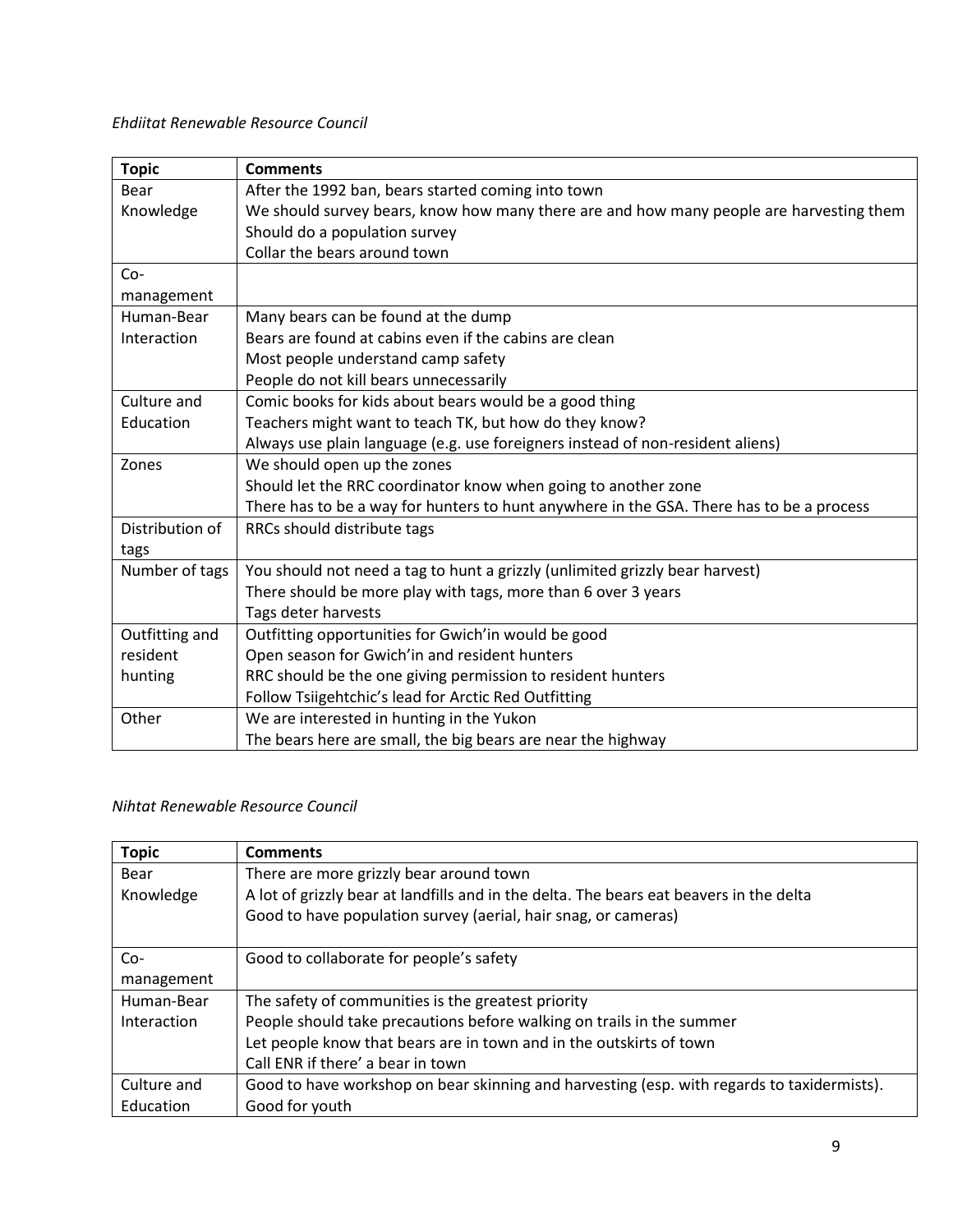| Zones           | Would prefer zones because it allows us to know what's going on and respects traditional use<br>areas             |
|-----------------|-------------------------------------------------------------------------------------------------------------------|
|                 | Ideal situation is keeping zones but allowing more freedom to hunt bears anywhere                                 |
|                 | Zones should be more opened up, the Gwich'in Settlement Area is for all Gwich'in                                  |
|                 | There could be tags reserved for hunters from outside the community (GTC, GRRB, or RRCs<br>could hold these tags) |
| Distribution of | If an RRC denies a tag to someone, there should be a reason why                                                   |
| tags            |                                                                                                                   |
| Number of tags  | A bear killed at a landfill should not result in less tags for harvest                                            |
|                 | There should be more tags because there are more bears                                                            |
|                 | Having no tags for DLPs could lead to issues                                                                      |
| Outfitting and  |                                                                                                                   |
| resident        |                                                                                                                   |
| hunting         |                                                                                                                   |
| Other           | Good to have a form that says how long people plan on hunting for                                                 |

## **2) Renewable Resource Officers and Carnivore Biologist ENR**

| <b>Topic</b>    | <b>Comments</b>                                                                               |
|-----------------|-----------------------------------------------------------------------------------------------|
| Bear            | There are more grizzly bear and less black bears                                              |
| Knowledge       | In the spring, bears are everywhere                                                           |
| $Co-$           |                                                                                               |
| management      |                                                                                               |
| Human-Bear      | Hides go to the GRRB or the RRCs, but bad hides stay at the dump                              |
| Interaction     | RROs take a foot sample when they shoot a bear                                                |
|                 | Some people won't report DLPs to ENR                                                          |
|                 | Some people think there's going to be a big investigation when they report a DLP. This is not |
|                 | the case. The reporting is very straightforward. It would be good to educate people so they   |
|                 | know that reporting a DLP is not a complicated process.                                       |
|                 | People are not responsible for skinning a bear if they shoot it as a defence against life and |
|                 | property. The RROs will do this if the hide is salvageable. However, in cases when the RROs   |
|                 | cannot get to the bear in time and the person who has shot the bear has knowledge of          |
|                 | skinning, they may be required to salvage the hide to the best of their abilities.            |
|                 | Someone who wants to keep a DLP hide can apply for a tag                                      |
|                 | After the summer of 2019, when many bears were shot at the dump, the bears that were in       |
|                 | town moved to the dump. There is a limit to the capacity of bears that the dump can handle    |
| Culture and     |                                                                                               |
| Education       |                                                                                               |
| Zones           |                                                                                               |
| Distribution of | It would be easier to track the tags annually rather than have a three-year system            |
| tags            |                                                                                               |
| Number of tags  | There is no conservation concern regarding grizzly bear                                       |
|                 | There are a lot more nuisance kills than sport/subsistence harvest kills                      |
|                 | Would rather have a hunter kill a bear than have the RRO kill the bear                        |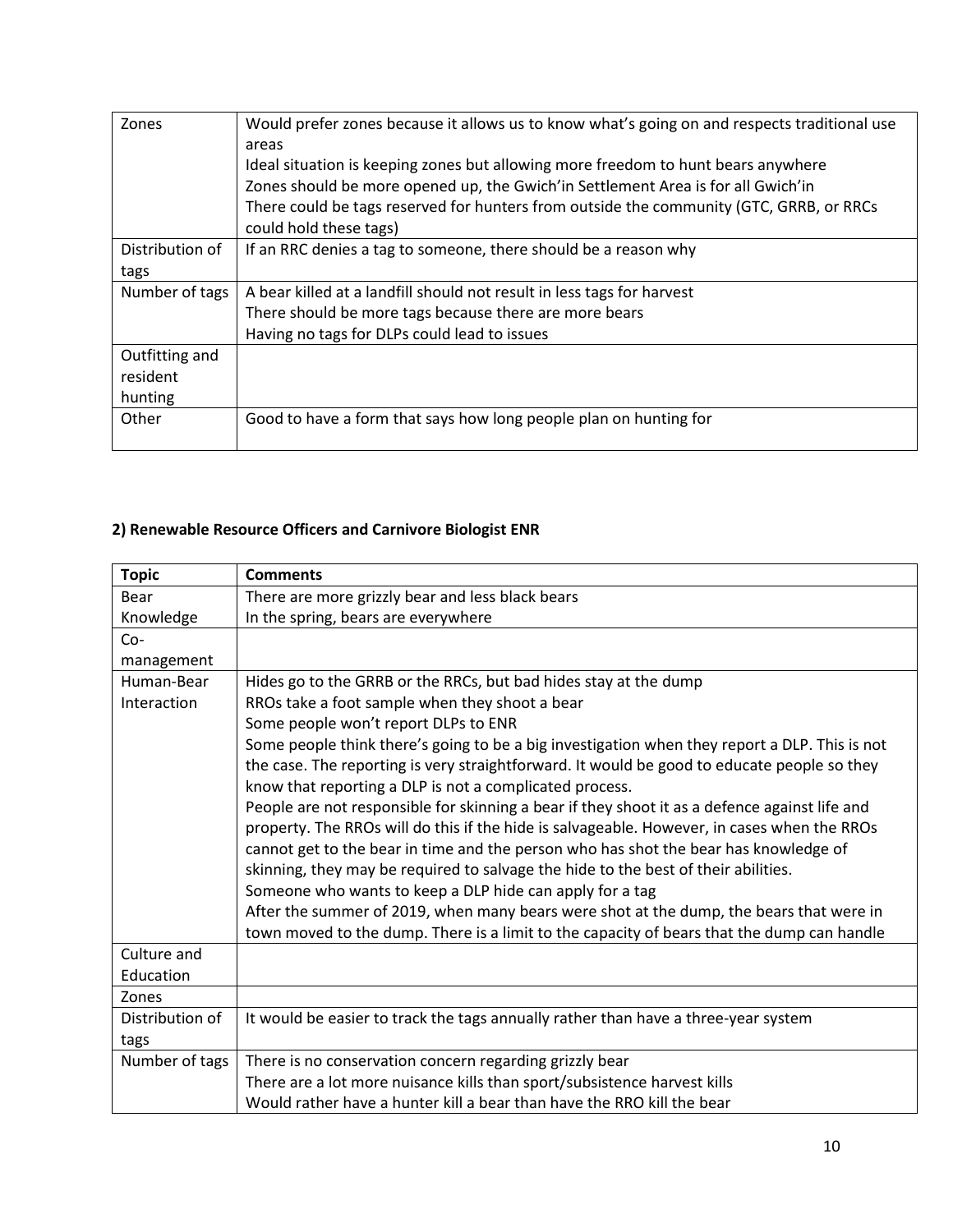|                | People are frustrated if they want a tag and there are none                     |
|----------------|---------------------------------------------------------------------------------|
|                | There is sometime only one week [of hunting GB] in spring. Get more people out. |
| Outfitting and |                                                                                 |
| resident       |                                                                                 |
| hunting        |                                                                                 |
| Other          | The tag system is generally respected                                           |

## **3) Public**

Under normal circumstances, the meetings with the RRCs would have been open to the public. Instead, we chose to consult with residents of the GSA through an online survey and a mail-in pamphlet that was distributed to every PO box in the GSA. The online survey was shared through the GRRB's Facebook page and personal accounts. Prizes were offered to 1 in 5 participants. The online survey was a success, with 91 respondents from the four communities and included Gwich'in, Inuvialuit, and NWT residents. We had 9 respondents to the mail-in pamphlet.

| Online survey replies respondents | Age group                 |
|-----------------------------------|---------------------------|
| 58 % Gwich'in (53 responses)      | 53 % 36-56 (48 responses) |
| 24 % Inuvialuit (22 responses)    | 23 % 25-35 (21 responses) |
| 18 % NWT Resident (16 responses)  | 15 % 57 + (15 responses)  |
|                                   | 9 % 16-24 (8 responses)   |
|                                   |                           |

Zones:

- Zones were preferred by a majority (59 %) of the public
- The rest of the public (41 %) was unsure or preferred not having zones
- These percentages were similar when we only considered Gwich'in participants

80% of people felt they had a good understanding of the tag system, 20% did not

What would you most like to see happen out of the grizzly bear management plan and tag agreement?

- Education on bears and what is edible
- I would like to see all of our zones open to all Gwich'in participants so that a tag can be used in all of the GSA
- Nothing, works great
- To know the number of bears
- To see more education on safety
- That more hunters are well informed on the management plan and agreement
- Knowledge on how to harvest bears
- Conservation of grizzlies
- Making sure grizzlies are not over-populating
- Consideration of outfitting opportunities
- Encouraging harvest of larger bears
- More tags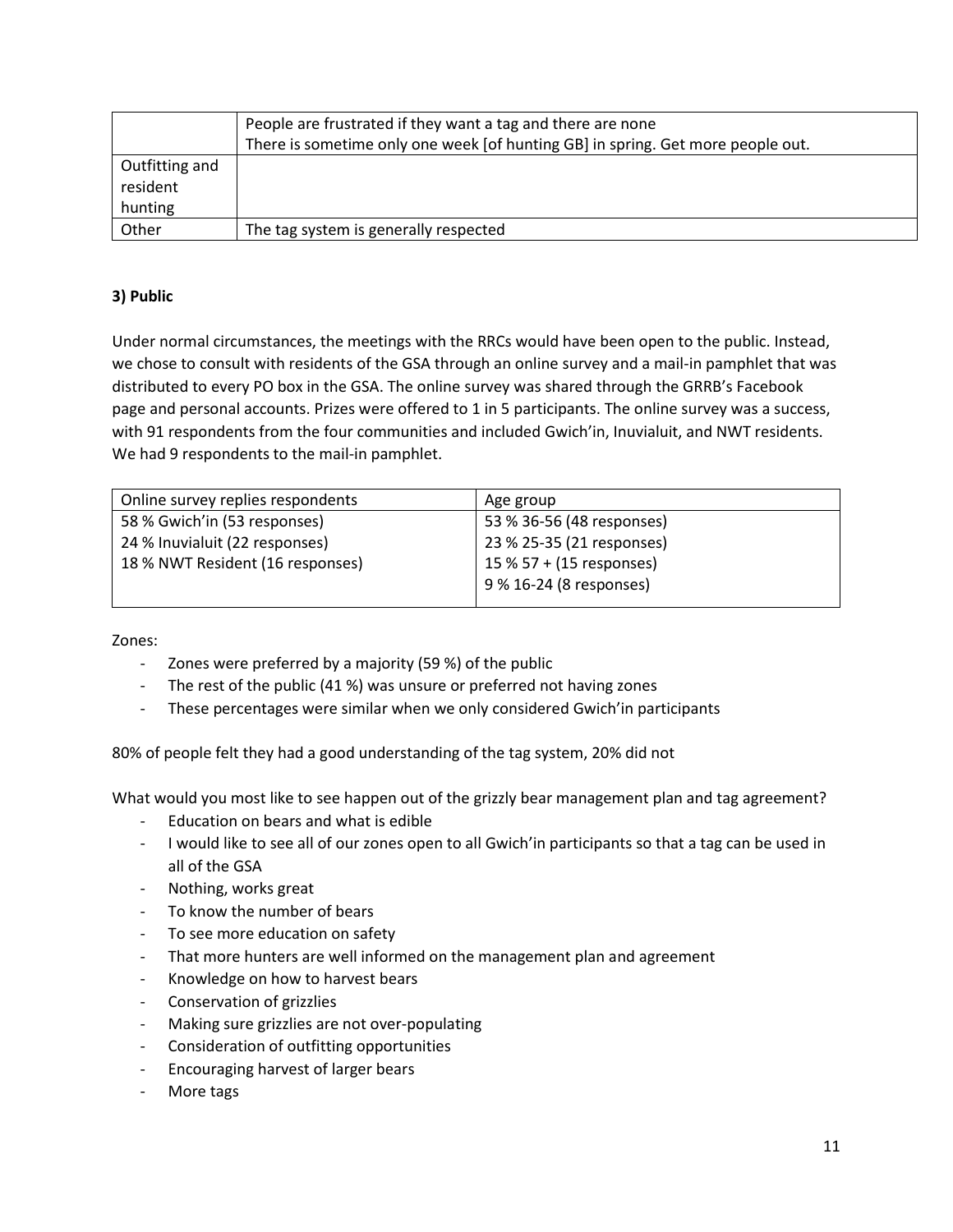- Accurate numbers
- Working with partners to deal with constant bear issues at waste facilities

Pamphlets:

- Bear population and counts stood out as being important

#### **4) Aklavik Hunters and Trappers Committee (Inuvialuit)**

- There are grizzlies in the delta, no black bears
- In the past 5 years, bears everywhere
- People try to harvest 6 feet plus for fur
- Good idea to collar bears around the dump
- Once bears have gone in a camp, they will go to clean camps
- There should be a population study
- People don't know how to skin or take care of the animal, should have a workshop

#### **5) Arctic Red River Outfitters**

Edited comments from Arctic Red River Outfitters:

- From July to October each year, guides and clients walk approximately 12,000 km and spend about 1,500 person/days each season observing wildlife in the registered outfitting area which covers approximately 25,600 square km, 82% of which lies within Grizzly bear Management Unit G/GB/04 South Of Mackenzie River. We also fly our four company aircraft approximately 500hrs, or 68,000 km per year in this area
- The grizzly bear population is stable to increasing, with very good cub survival. It is very common to observe sows with two yearling cubs. We are very confident that the overall Grizzly density is consistent with or higher than other mountainous regions in the Yukon, and is significantly higher than that of the Southern Yukon. It is not uncommon for us to see 8-15 individual bears on an average 10 day backpacking trip in this country, covering a linear distance of 160km. We normally have approximately 200-300 bear sightings per year from the ground during the course of our seasonal operations, not including the very great number of sightings from the air (generally 1-6 sightings per hour of flight time).
- Grizzly bear will claim animal carcasses within 24hrs
- Belief that within the boundaries of G/OT/01 there are at least 250-350 Grizzly bear present, as a conservative estimate, which is a density of 9.6-13.7 bears/1000 sq km
- Always careful with efforts to mitigate Grizzly conflicts with carcasses and camps. Even so, we have a number of close encounters with aggressive bears every year, sometimes many, and occasionally this does result our having to dispatch a bear (always reported to ENR)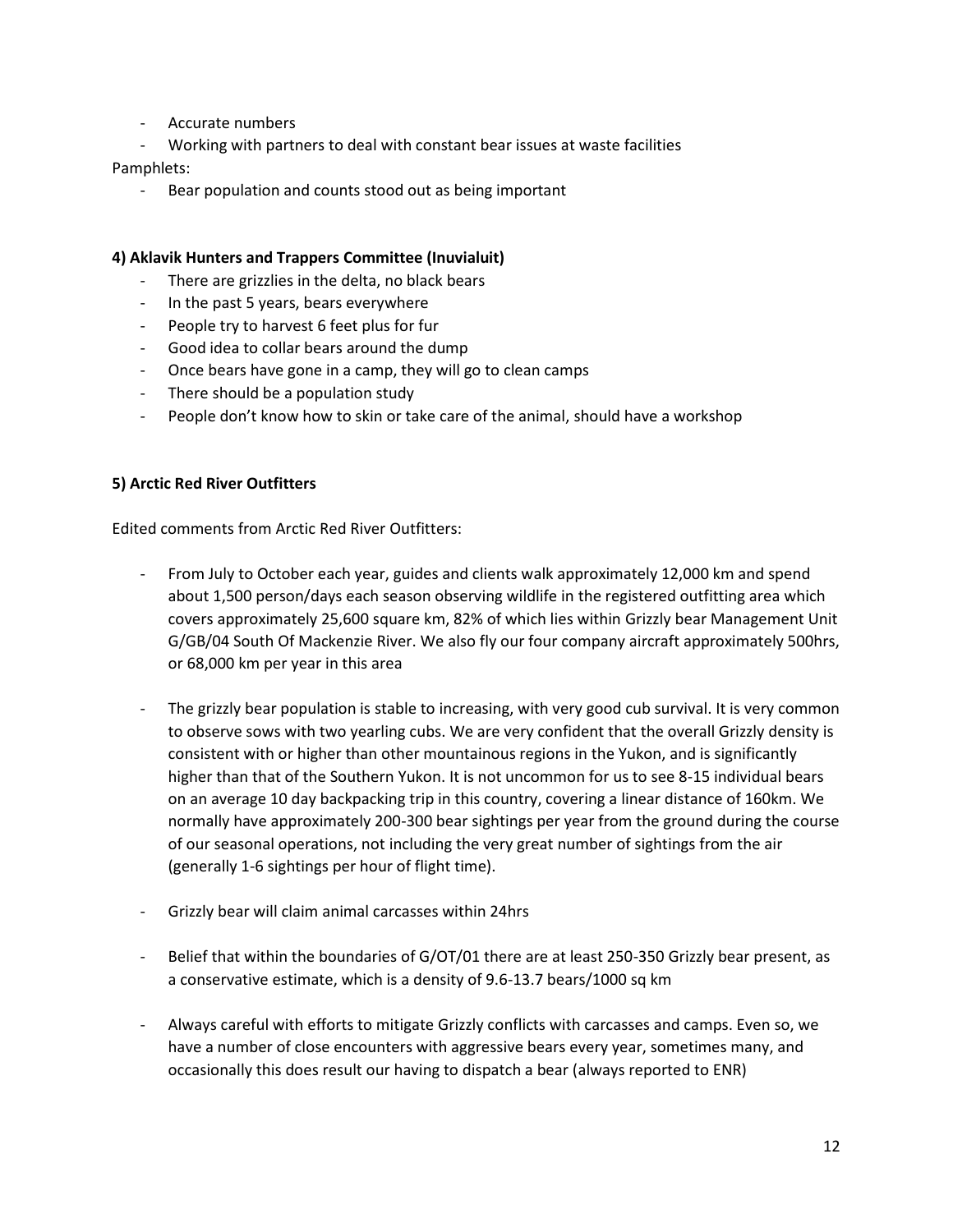- Using just the part of G/OT/01 that lies within Grizzly Management Unit G/GB/04 (21,000 square km), and the lowest probable grizzly density based on our own observations as well as better known comparable habitats of 11 bears/1000 sq km, there is likely a bear population of over 230 bears in just that part of the Outfitting Zone. Using the conservative harvest rate of 3% noted in the Grizzly Management Plan, that yields a sustainable harvest of 7 male bears annually
- Although we have consistently requested permission to use Grizzly Quota Allocation in G/GB/04, and any conversations we have had with the GRRB members have indicated that there is no real objection to the issuance of this allocation, we have never been issued a tag for Grizzly. Our non-resident clients would very much love an opportunity to hunt and harvest grizzly bear

## **Summary: Workshop March 2021**

Following the fall of 2020 consultations, the GRRB held an online workshop that brought together the four RRCs, GRRB staff, and ENR. The goal of this workshop was to discuss in greater detail the management plan and updates to the tag system.

GRRB presented a PowerPoint showing results from the 1<sup>st</sup> consultation and proposed updates to the plan and harvest system. The updated draft Management Plan was reviewed, and minor suggestions were made for improvements. ENR also provide guidance in regard to the rules and laws of the Wildlife Act.

The main topic of discussion was how to have more flexibility for Gwich'in to hunt everywhere in the GSA. Some RRCs mentioned that there are a lot of interest for shih hunting across the GSA. Some RRCs suggested allowing tags to be used everywhere within the GSA, others suggested the same as long as the affected RRC gives approval. Fort McPherson mentions that there are not many shih harvesters in their community. There was an agreement that there was a need for more respect of traditional ways when hunting in other communities and that RRCs should have the ability to say no to too many harvests around their community. It was also suggested by the RRCs that problem bear kills be dealt with separately from subsistence harvest. In addition, RRCs suggested that zones be reviewed so they better correspond to traditional harvesting areas.

## **Summary: Final Draft and Subsequent Consultations**

After the workshop, the draft MP and harvest system were updated in light of the workshop. These 2 documents and the What Was Said document were sent to the 4 RRCs, ENR, WMAC (NWT), IGC, AHTC, IHTC, GLUPB, and GTC (lands and DCH). Stakeholders were instructed to provide comments within 60 days.

Comments were received from the Department of Cultural Heritage, Gwich'in Tribal Council, and Environment and Natural Resources (GNWT). The RRCs didn't provide comments. ENR's comments were around clarification on the harvest system, making sure it aligns with the Wildlife Act, and minor edits on the information presented in the MP.

## **Fall 2021**

Because no responses were provided by the RRCs, it was decided to meet with each RRCs to finalize the plan. A consultant was hired to consult with the RRCs with the aim of approving the plan.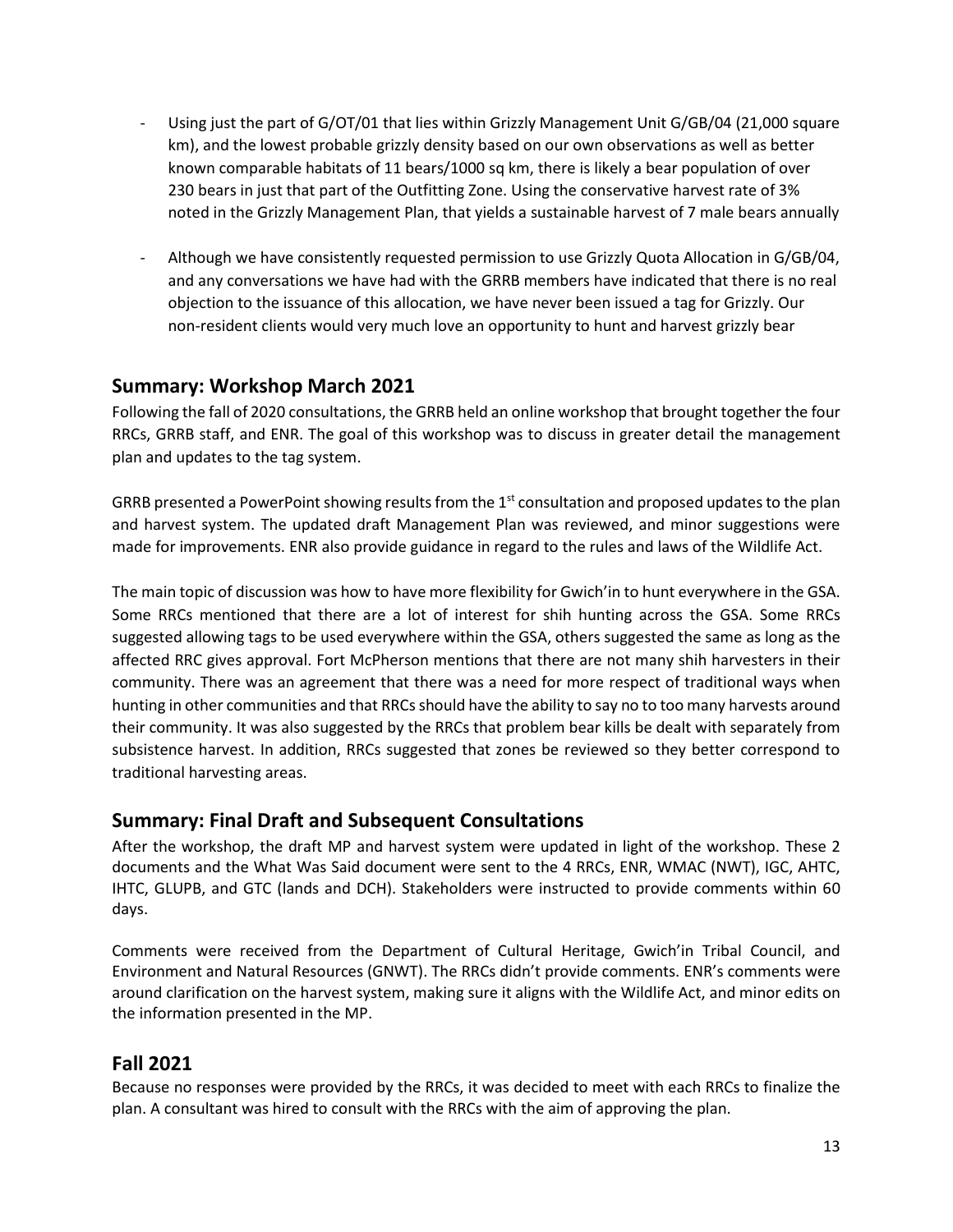**Nihtat RRC** - On December 8<sup>th</sup>, the consultant, GRRB staff and NRRC met. A PowerPoint summarizing the past consultation and the new harvest system was presented by the consultant.

The NRRC expressed strong concerns regarding the harvest system. They mentioned that the way it was presented, it wasn't following the Gwich'in Comprehensive Land Claim Agreement. They felt that it is a collective land claim. RRCs shouldn't be able to decide who comes and go around the communities for shih harvest. They had concerns that harvesters had been refused tags in the past without explanation. RRCs should be able to give out tag to their members for the whole GSA without permission from other RRCs. They agreed, however, that there is a need for respect and that a way forward could be to inform other RRCs when a hunter intend to hunt around their community. They mentioned that they would support a harvest system and MP if this was incorporated.

Gwichya Gwich'in RRC - On December 13<sup>th</sup>, the consultant, GRRB staff and GGRRC met. A PowerPoint summarizing the past consultation and the new harvest system was presented by the consultant.

Questions were arisen regarding legislation. The consultant clarified what is considered laws under the wildlife act (i.e., reporting a Defense of Life and Property) and what is proposed by the new harvest system. The harvest system proposed is voluntary. The Council was supportive of the Draft Management Plan and echoed that there is a need for respect when harvesting around other communities. Results from the December 9<sup>th</sup> meeting with the NRRC were discussed. It was proposed that RRCs could come together in a workshop format to resolve the issue, maybe work more on harvesting zones. The GGRRC mentioned that there is a need for respect of traditional ways but that the GCLCA is a collective claim for all Gwich'in.

## **2022**

Following the meetings with NRRC and GGRRC, the GRRB updated the plan to reflect NRRC and GGRRC comments while taking into account the results from the public consultation and the workshop. The new harvest system would now require RRCs to inform other RRCs when a harvester would harvest around their community. The need for permission was taken out due to previous comments and to follow the GCLCA. GRRB decided to present the changes of the harvest system back to the RRCs during the winter:

February 22<sup>nd</sup> - Meeting with GGRRC – The council supported the Shih (Grizzly Bear) Management Plan -Gwich'in Settlement Area 2022-2032 which includes the updated harvest system.

March 16<sup>th</sup> - Meeting with ERRC – The council supported the Shih (Grizzly Bear) Management Plan -Gwich'in Settlement Area 2022-2032 which includes the updated harvest system.

March  $21^{st}$  – Meeting with NRRC – The council supported the Shih (Grizzly Bear) Management Plan -Gwich'in Settlement Area 2022-2032 which includes the updated harvest system.

Several meetings with the TRRC were cancelled. GRRB and TRRC are planning to meet in April to get their comments.